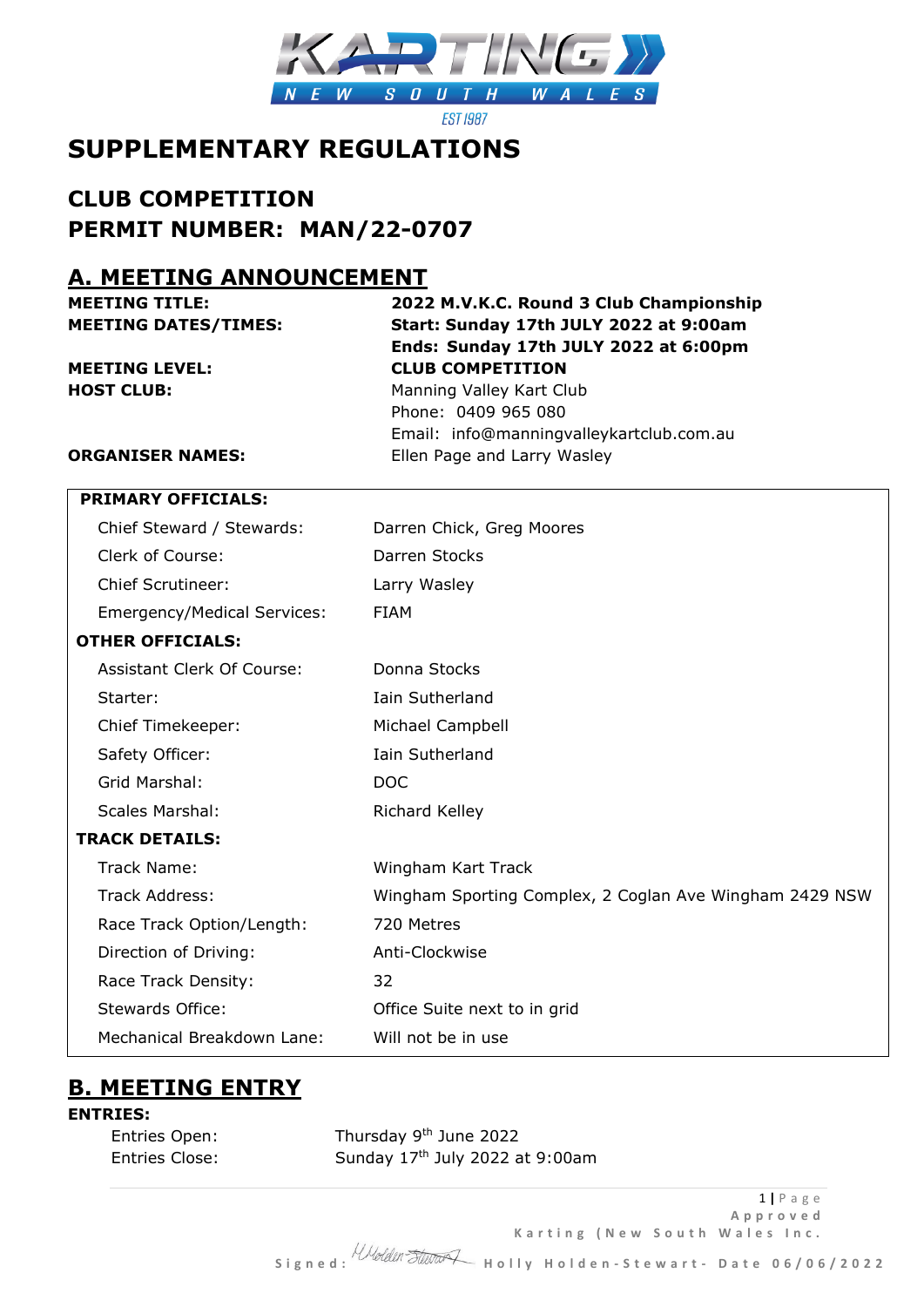

Late Entries Accepted: Yes

Late Entries Close: Sunday 17<sup>th</sup> July 2022 at 9:00am

#### **COMPETITION CLASSES:**

| <b>Competition Group</b> | <b>Eligible Classes</b> | <b>Weight Divisions</b>  | <b>Starts</b> |
|--------------------------|-------------------------|--------------------------|---------------|
| Novice & Rookies         | <b>Novice</b>           | N/A                      | Rolling       |
|                          | Rookies                 | N/A                      | Rolling       |
| Junior                   | Junior                  | Light, Heavy             | Rolling       |
| Junior Performance       | Junior Performance      | N/A                      | Rolling       |
|                          |                         |                          | Rolling       |
| Senior Performance       | Senior Performance      | Light, Heavy             |               |
|                          |                         |                          | Rolling       |
| Tag Restricted           | Tag Restricted          | Light, Heavy & Masters   | Rolling       |
| Tag 125                  | Tag 125                 | Light, Heavy             | Rolling       |
| Open Performance         | Open Performance        | As determined on the day | Rolling       |
| 4SS Senior               |                         | Light, Heavy             | Rolling       |

### **ENTRY FEE(S):**

The Entry Fee for each Class / Division at this Meeting including GST is as follows:

| Novice, Rookies & Juniors: | \$100.00     |
|----------------------------|--------------|
| Seniors:                   | \$100.00     |
| Second Entries:            | \$80.00      |
| Late Entry Surcharge       | No surcharge |

#### **ENTRY PROCEDURE:**

Each Entry for this Meeting may be made using the KNSW MyKarting™ Portal.

Payment of the Entry Fee can be made as follows:

Via the Portal - Using your Credit Card: Visa, MasterCard or by EFT (Direct Deposit). At the Track - Using your Credit Card: Visa, MasterCard, EFTPOS or Cash.

The Clubs EFT details are: Manning Valley Kart Club Inc. BSB: No 932000 ACC: No.

# 500027176

(Always use your Licence number for reference).

For any credit card payments a processing Fee will apply.

# **C. MEETING FORMAT**

### **FORMAT OF GROUP/CLASS/DIVISION RACING:**

| Practice   | There will be one practice session.                                    |
|------------|------------------------------------------------------------------------|
|            | Each practice session will be 10 minutes duration.                     |
| Qualifying | There will be NO Timed Qualifying. Grid positions will be RANDOM DRAW. |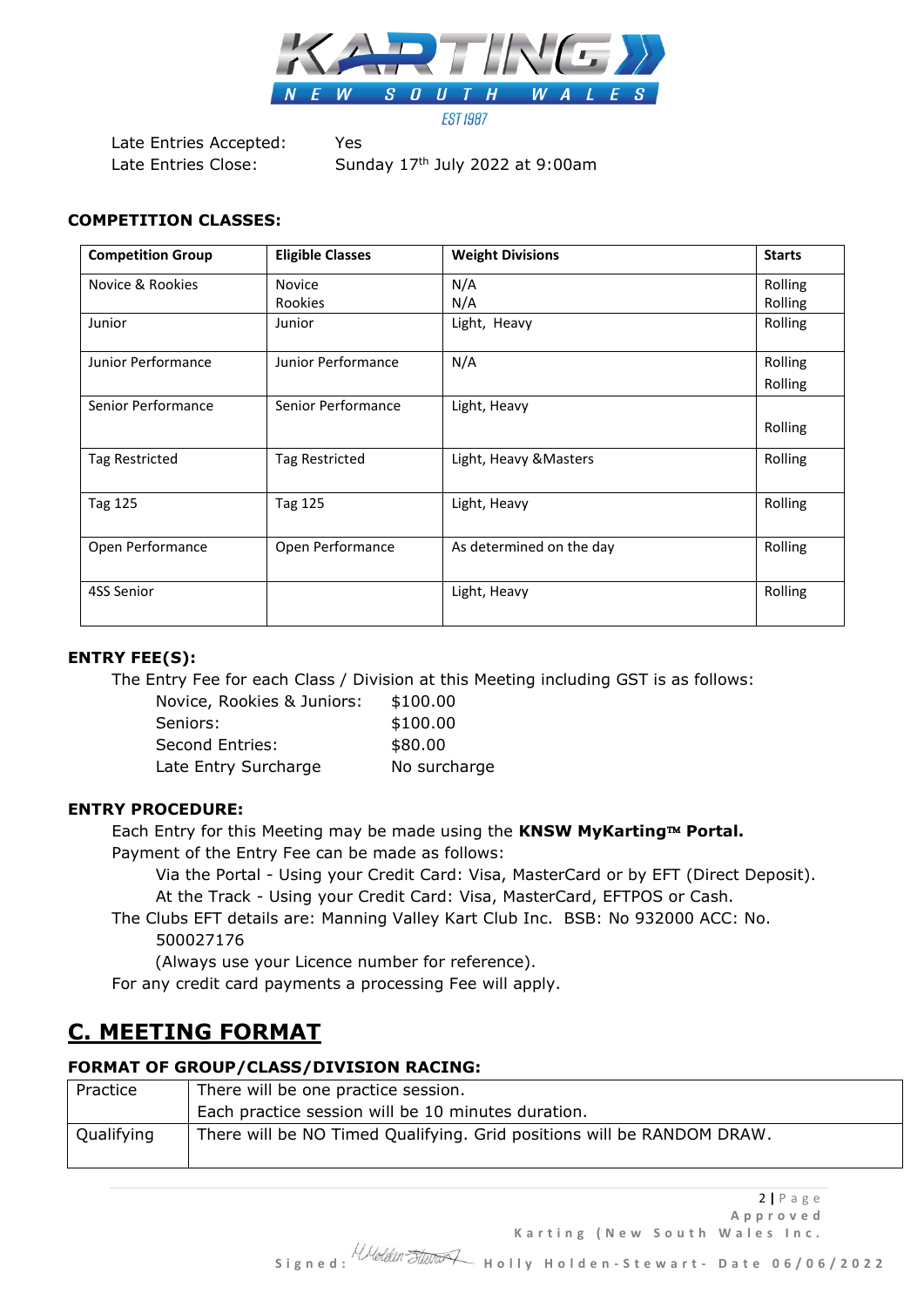

#### **FST 1987**

| Race   | Laps    | <b>Grid Determination</b>                                    |
|--------|---------|--------------------------------------------------------------|
| Heat 1 | 10 Laps | Grid will be random draw                                     |
| Heat 2 | 10 Laps | Grid will be random draw                                     |
| Heat 3 | 12 Laps | Grid will be random draw                                     |
| Final  | 14 Laps | Grid 1 will lowest points from all heats. ALL POINTS OVERALL |

#### **POINTSCORE SYSTEM:**

☒ Zero points system (0,2,3,4,5,6,7,8,9,10,11,12,13,14,15,16,17,18,19,20, etc) DNF will receive Field +1 point. DNS will receive Field +2 points, DSQ will receive Field +3 points.

#### **TROPHIES & PRIZES:**

Trophies/awards will be determined by: **ALL POINTS OVERALL**

Trophies/awards will be presented to the first three places in each Class.

Other prizes and awards may also be presented at the discretion of the Club/Organiser.

# **D. MEETING TIMETABLE**

| <b>DATE</b><br>DAY /     | <b>TIME</b>         | <b>ACTIVITY / COMMENTS</b>                                                      |
|--------------------------|---------------------|---------------------------------------------------------------------------------|
| Sunday 17th July<br>2022 | 7:30am              | Track gates open                                                                |
|                          | 8:00am              | Canteen opens                                                                   |
|                          | 8:00am              | Scrutineering                                                                   |
|                          | 9:00am              | Close of entries & confirmations                                                |
|                          | 9:00am              | Practice begins                                                                 |
|                          | 10:15am             | Drivers briefing                                                                |
|                          | $10:30$ am          | Racing begins                                                                   |
|                          | 11:30 <sub>pm</sub> | (Approx.) Lunch break                                                           |
|                          | 12:00pm             | (Approx.) Racing resumes                                                        |
|                          | 4:00 <sub>pm</sub>  | Racing complete                                                                 |
|                          | 4:30 <sub>pm</sub>  | (Approx.) Presentation<br>(Must be minimum of 30 mins after Racing completion). |

# **E. MEETING CONDITIONS**

### **CONTROL FUEL:**

Control Fuel **will** be used at this Meeting.

4SS Classes may use Shell 95 Unleaded or Premium 98 Unleaded fuel.

All other Classes will use Shell Premium 98 Unleaded fuel only.

The fuel will be purchased from:

### **Shell Wingham. Murray Road, Wingham**

The Fuel may be purchased up to two days prior to the Meeting.

Proof of purchase of the fuel must be retained and produced to the Chief Scrutineer if required.

# **F. CLUB/TRACK REQUIREMENTS**

### **MEDICAL SERVICES:**

Any Medical assistance that is required outside of the operating hours when Karts are not on the Race Track please contact 000. The address to give to the Emergency Services is: **Wingham Sporting Complex, 2 Coglan Ave Wingham 2429 NSW**

3 **|** P a g e